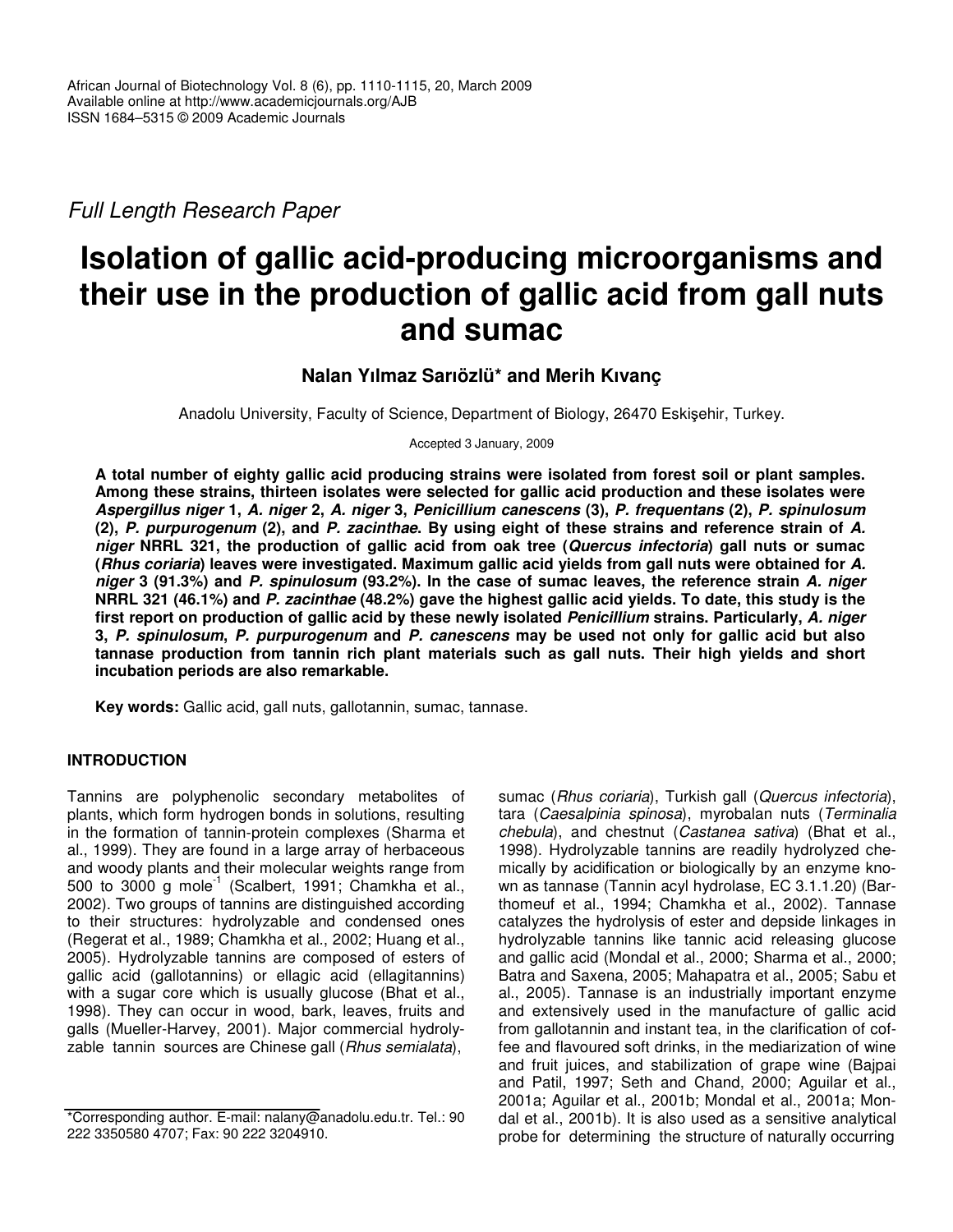gallic acid esters (Mondal and Pati, 2000; Seth and Chand, 2000). A potential use of tannase is the treatment of wastewater contaminated with polyphenolic compounds such as tannins (Aguilar et al., 2001a). Tannase has been characterized from strains of *Aspergillus* and *Penicillium* (Kar et al., 2003). In addition a number of microorganisms including bacteria (Deschamps et al., 1983; Deschamps and Lebeault, 1984; Osawa et al., 2000; Ayed and Hamdi, 2002; Nishitani and Osawa, 2003) and yeasts (Aoki et al., 1976; Bhat et al., 1998) also have been reported to produce tannase.

The enzymatic product gallic acid (3,4,5-trihydroxybenzoic acid) is a phenolic compound and finds applications in various fields. Its major application area is to manufacture trimethoprim (TMP) which is an antibacterial agent used in combination with sulphonamide (Hadi et al., 1994; Kar et al., 1999; Kar and Banerjee, 2000). It is also used in leather industry, in manufacturing gallic acid esters, such as propyl gallate, which is widely used as food antioxidant, in the manufacture of pyrogallol, and as a photosensitive resin in semiconductor production (Kar et al., 1999; Mondal and Pati, 2000; Banerjee et al., 2001; Mondal et al., 2001b). Pyrogallol is used in staining fur, leather and hair, and also as a photographic developper (Kar et al., 1999).

Various groups have reported the gallic acid production from myrobalan (Mukherjee and Banerjee, 2004), tara (Pourrat et al., 1985), sumac (Pourrat et al., 1987), gall nuts (Regerat et al., 1989), Chinese tannins (Kar et al., 1999), teri pod (*Caesalpinia digyna*) (Kar et al., 1999; Mukherjee and Banerjee, 2004) and sake cake (Kawakubo et al., 1993). In this study, we have screened the gallic acid-producing microorganisms, identified isolated microorganisms, and investigated gallic acid production from Turkish gall nuts and sumac leaves.

#### **MATERIALS AND METHODS**

#### **Isolation and identification of gallic acid producing microorganisms**

A number of gallic acid producing microorganisms was isolated according to Kawakubo et al. (1991, 1993) from 30 different soil samples from forest and 5 plant in basal medium with the following composition (w/v): gall nuts powder or glucose 0.5%,  $NH_4NO_3$ 0.12%, MgSO<sub>4</sub>.7H<sub>2</sub>O 0.05%, KCI 0.01%, and  $KH_2PO_4$  0.1%. The plant samples (white gall nut, black gall nut, valonia (*Quercus macrolepis*), sumac and acacia (*Robinia pseudoacacia*) leaves) were collected from Şabanözü-Çankırı, Mihalıçcık-Eskişehir, Anadolu University-Yunus Emre campus, Gaziantep districts and soil samples were collected from Yeşilyurt-Tokat, Mihalıçcık-Eskişehir and Bozdağ-Eskişehir districts in Turkey. The soil samples (about 2 - 10 cm of depth) were collected with a sterilized spatula from near the oak trees. The plant and soil samples were placed in sterile plastic bags, closed tightly and stored at 4°C until analysis. The pH of the medium was adjusted to 4.0, 5.0, 6.0, or 7.0. The medium was inoculated with diluted soil and plant samples and cultured at 30°C for 7 to 10 days. Isolation of microorganisms was carried out on the basal medium plates containing 0.5% gall nuts powder and 3%

agar. Then these isolates were cultured in the basal medium containing 0.5% gall nuts powder, at 30°C for 7 to 10 days. Analysis of gallic acid was done by color reaction with  $1\%$  FeCl<sub>3</sub> solution and thirteen strains showing a good color reaction with  $FeCl<sub>3</sub>$  (black brown, black green, or black blue) were selected (Kawakubo et al., 1991; Kawakubo et al., 1993). Each isolate was subsequently grown on Potato Dextrose agar (PDA) plates for 7 to 10 days at room temperature and stored at 4°C on agar slants for further work.

Fungi were identified to genus level according to Barnett and Hunter (1999). The isolates were identified to species level according to various mycological references as below: *Penicillium* species were grown on 5 different media according to Pitt (2000). Cultures were inoculated in 3 points onto Czapek Yeast Extract agar (CYA) and incubated at 3 different temperatures (5, 25 and 37°C) for 7 days in the dark. In addition, Czapek-Dox agar (CDA), Malt Extract agar (MEA), Neutral Creatine Sucrose agar (CSN) and 25% Glycerol Nitrate agar (G25N) were used for the cultivation of *Penicillium* species (at 25°C, for 7 days) (Raper and Thom, 1949; Pitt, 2000). *Aspergillus* species were identified according to Raper and Fennell (1965), Hasenekoğlu (1991) and Klich (2002). Therefore, MEA, CDA, CYA with 20% sucrose (CY20S), CYA (at 25 and 37°C) medium were prepared and *Aspergillus* culture was inoculated into each medium and incubated at 25°C (except CYA37), for 7 days. All names of the identified species and authors were cited according to Kirk and Ansell (1992).

In addition to above isolates, *Aspergillus niger* NRRL 321, obtained from the culture collection of the United States Department of Agriculture, Agricultural Research Service, National Center for Agricultural Utilization Research, was used as a reference strain.

#### **Raw materials**

Gall nuts and sumac leaves were used as raw materials in the biotransformation studies. They were dried at 50°C in an oven, finely ground in a grinder, and stored in a dry place at room temperature.

Ground gall nuts (1%, w/v) or sumac leaves (1%, w/v) were extracted for tannins with hot water. This treatment for 1 h at 95 - 100°C removed all tannins (Pourrat et al., 1985; Pourrat et al., 1987; Regerat et al., 1989). The substrates were inoculated directly without prior filtration.

#### **Inoculum**

Inoculum was prepared using PDA slants. The slants were inoculated and incubated at room temperature for 7 to 10 days. Spores were then scraped into 0.5% Tween-80 and counted using a Thoma slide.

#### **Fermentation**

For gallic acid production, growth of the fungal strains was carried out in 150 ml Erlenmeyer flasks containing 50 ml extracted plant materials (pH 5.8 - 6.0). These flask contents were inoculated with 3.7 x 10<sup>6</sup> spores/ml of the medium and incubated for 72 h at 30 °C in an incubator shaker at 120 rpm. Gallic acid production was measured at various times (9, 24, 33, 48, 57 and 72 h) during incubation period. Control samples without inocula were used and all experiments were carried out in duplicates.

#### **Assay of gallic acid**

The breakdown of the tannins was monitored during fermentation by assay of released gallic acid (Osawa and Walsh, 1993). After 0,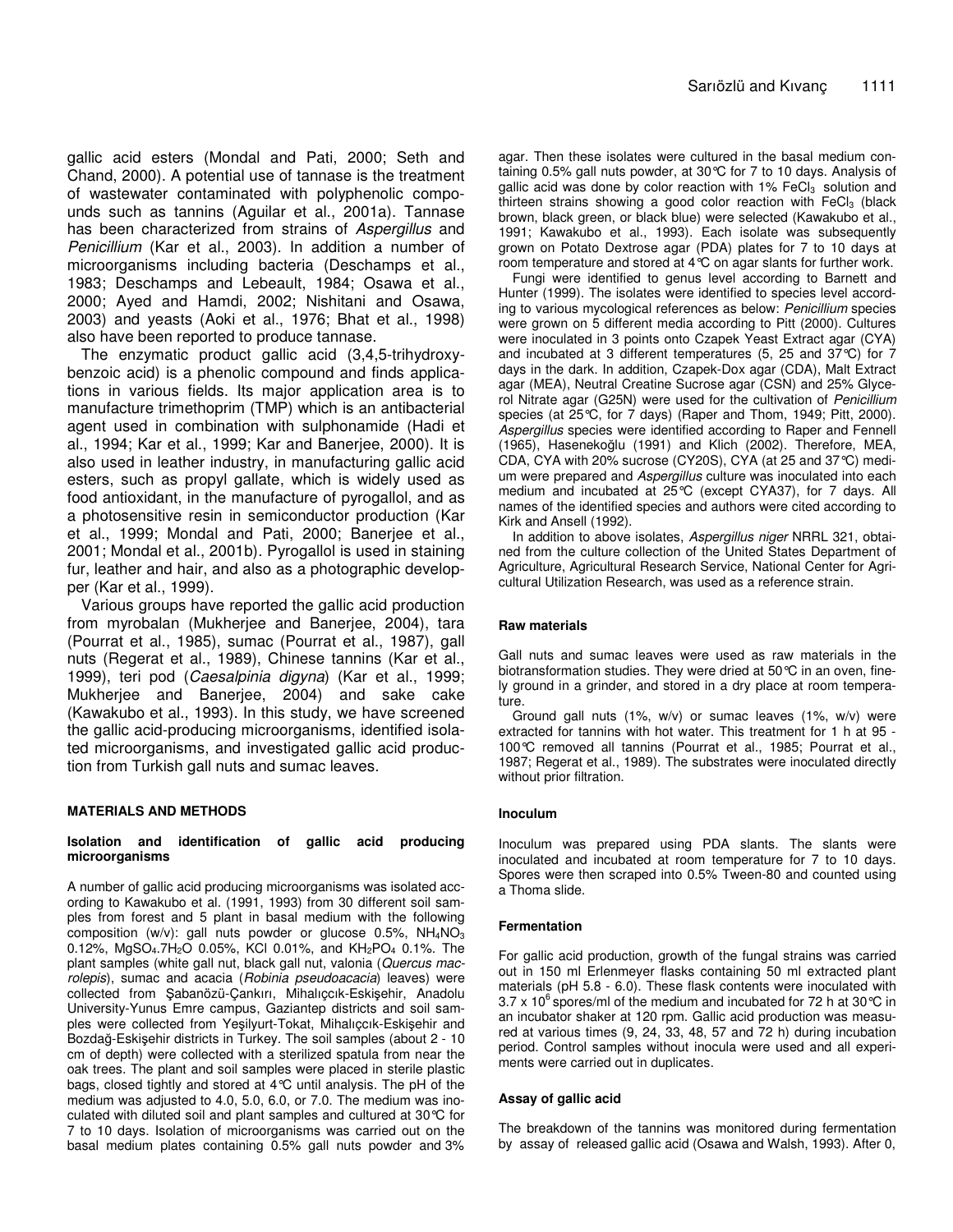

**Figure 1.** Time course of release of gallic acid production using gall nuts.



**Figure 2.** Time course of release of gallic acid production using gall nuts.

9, 24, 33, 48, 57, and 72 h of fermentation, 2 ml of the suspension was aseptically removed, 2 - 3 drop of sodium azide solution (1%) was added to samples in order to stop the activity of tannase, and filtered. The samples were alkalinized with equal amount of saturated NaHCO $_3$  solution (pH 8.6) and then exposed to the atmosphere at room temperature (23°C) for 1 h which resulted in green to brown coloration of the medium. Absorbance at 440 nm was read in a spectrophotometer (UV-VIS Scanning Spectrophotometer Shimadzu UV-2101 PC) and the amount of gallic acid in the medium was determined using a calibration curve. Linear regression analyses were applied and gallic acid concentration as molar (M) was calculated as in the following regression equation:

 $A = 1090 \text{ C}(\text{M}) + 0.00129$ 

where, A is absorbance; 1090 is slope; C(M) is molar concentration of gallic acid; 0.00129 is intercept.

All gallic acid assays were performed in duplicate and with appropriate blank. Gallic acid yields were calculated as percent

yield using molar concentration of the gallic acid with respect to the weight of raw material.

#### **RESULTS AND DISCUSSION**

Gallic acid producing microorganisms were not isolated in glucose containing basal medium. In contrast, eighty strains were isolated from 30 different forest soil samples and 5 plant samples when the basal medium containing gall nuts powder was used. Among them, thirteen strains giving a good color reaction with  $FeCl<sub>3</sub>$  were selected and three of them were identified as *A. niger* which was tentatively named *A. niger* 1, *A. niger* 2 and *A. niger* 3. Rest of the strains were identified as 3 strains of *Penicillium canescens*, 2 strains of *Penicillium frequentans*, 2 strains of *Penicillium spinulosum*, 2 strains of *Penicillium purpurogenum* and 1 strain of *Penicillium zacinthae*.

Kawakubo et al. (1991) reported screening results of gallic acid producing microorganisms from 660 soil samples by using basal medium containing glucose. In that study, ten strains giving a color reaction with  $FeCl<sub>3</sub>$  were isolated and three of them were gallic acid producing microorganisms belonging to the genus *Penicillium*. Shortly after that report, the same group (Kawakubo et al., 1993) reported the use of a sake cake medium for screening gallic acid producing microorganisms and identified *Aspergillus terreus* S-4 as a gallic acid producing microorganisms and provided some culture conditions for the acid production. As given above, we have isolated three *A. niger* and five *Penicillium* strains from our soil and plant samples.

The result of the production of gallic acid from gall nuts by *A. niger* strains are plotted in Figure 1. *A. niger* 3 gave maximum gallic acid yield as high as 91.3% at 24 h of the fermentation time. Regerat et al. (1989) reported a 40.5% yield of gallic acid production from gall nuts by *A. niger* with a fermentation time of 24 h. Among our *Penicillium* strains, maximum amount of gallic acid was produced by *P. spinulosum* at a yield of 93.2% at 48 h (Figure 2). *P. canescens* (90.8%) and *P. purpurogenum* (92.7%) were also good gallic acid producer strains (Figure 2). Maximum gallic acid yields from these strains were obtained shortly incubation periods at 24 and 33 h, respectively.

Among *Aspergillus*, the reference strain *A. niger* NRRL 321 gave the highest gallic acid yield from sumac leaves (46.1%) after 9 h of fermentation time (Figure 3). Pourrat et al. (1987) reported maximum gallic acid yield as 9.75% from sumac leaves when tannase-producing strain *A. niger* was used. Among our *Penicillium* strains, maximum gallic acid from sumac leaves was produced from *P. zacinthae* at a yield of 48.2% yield after 24 h fermentation time (Figure 4). In the literature, Pourrat et al. (1985) obtained gallic acid from tara tannin at 30% with respect to the weight of raw material. Kar and Banerjee (2000) were able to produce gallic acid from *C. digyna* seed cover tannins using *Rhizopus oryzae* (RO IITKGP RB-13,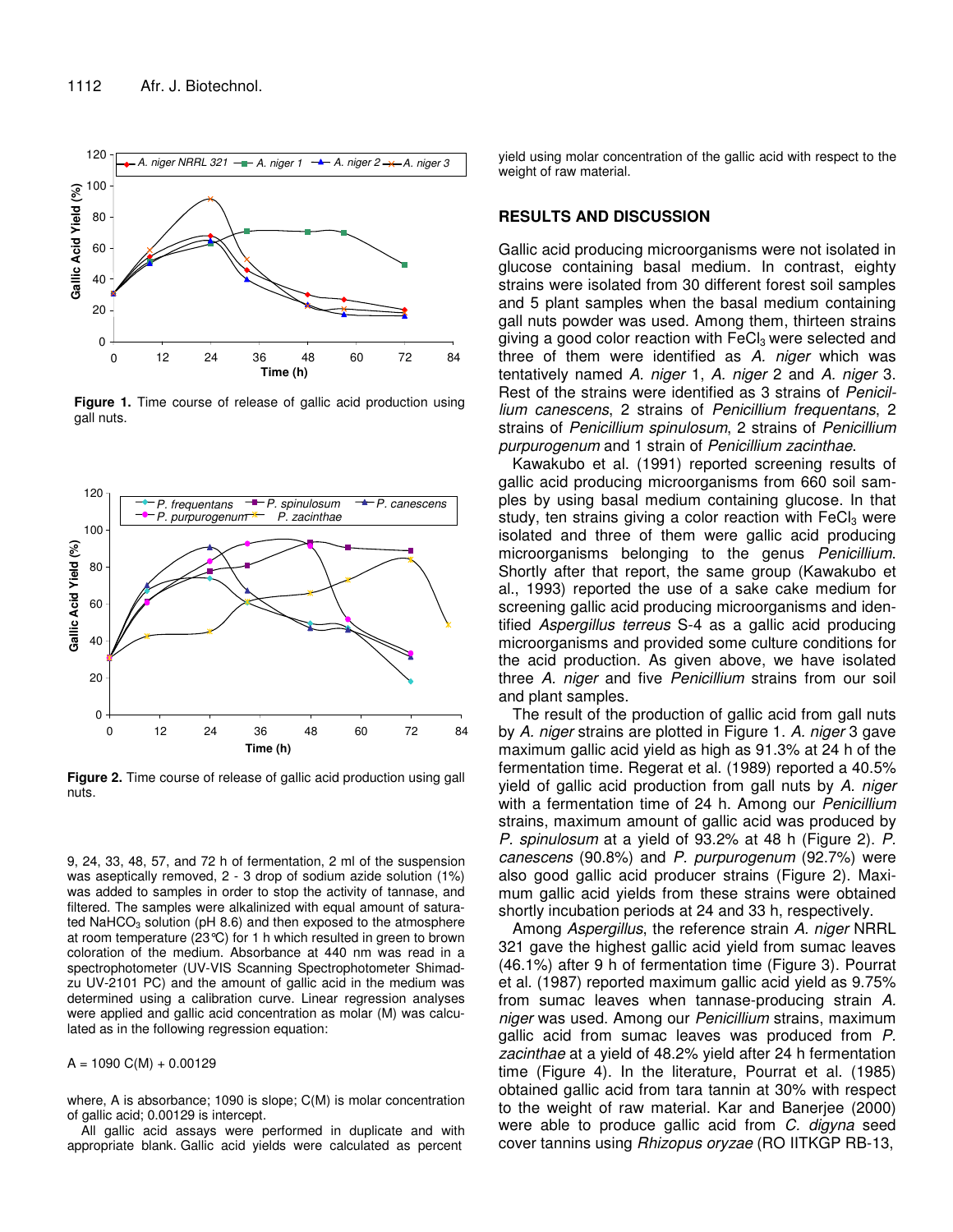| <b>Microorganism</b>                                            | <b>Substrate</b>                                   | Incubation<br>period (h) | <b>Gallic acid</b><br>yield (%) | <b>Reference</b>                        |
|-----------------------------------------------------------------|----------------------------------------------------|--------------------------|---------------------------------|-----------------------------------------|
| Aspergillus niger                                               | Tara fruit pods                                    | 45                       | 30                              | Pourrat et al. (1985)                   |
| Aspergillus niger                                               | Sumac leaves                                       | 40                       | 9.75                            | Pourrat et al. (1987)                   |
| Aspergillus niger                                               | Gall nuts                                          | 24                       | 40.5                            | Regerat et al. (1989)                   |
| <i>Rhizopus oryzae</i> (free cells)                             | 2% Tannic acid in media                            | 96                       | 83.5                            | Misro et al. (1997)                     |
| Rhizopus oryzae (immobilized cells)                             | 2% Tannic acid in media                            | 96                       | 78.5                            | Misro et al. (1997)                     |
| Rhizopus oryzae                                                 | Teri pod cover                                     | 72                       | 90.9                            | Kar et al. (1999); Kar et al. (2002)    |
| Rhizopus oryzae                                                 | Myrobalan and teri pod<br>cover (mixed substrates) | 60                       | 85.67                           | Mukherjee<br>and Banerjee (2004)        |
| Aspergillus foetidus                                            | Myrobalan and teri pod<br>cover (mixed substrates) | 72                       | 90.48                           | <b>Mukherjee</b><br>and Banerjee (2004) |
| <i>Rhizopus oryzae</i> and<br>Aspergillus foetidus (co-culture) | Myrobalan and teri pod<br>cover (mixed substrates) | 48                       | 94.8                            | Baneriee et al. (2005)                  |

**Table 1.** Microorganisms, substrates and yields for gallic acid production in the scientific publications.



**Figure 3.** Time course of release of gallic acid production using sumac leaves.



**Figure 4.** Time course of release of gallic acid production using sumac leaves.

NRRL 21498).

For different species of *Aspergillus* and *Penicillium*, Figures 1 - 4 showed that the initial increase in gallic acid production followed the by a decrease. The different reasons for observes decline in gallic acid production reported by other workers. Mahadevan and Sivaswamy (1985) explained that *A. niger* could degrade gallic acid and intermediates of this degradation could be  $cis$ -aconitic,  $\alpha$ ketoglutaric and citric acids. In addition, Saxena et al. (1995) determined species of *Aspergillus* and *Penicillium* could utilize catechin, gallotannin and gallic acid as carbon sources. Another reason for the decrease in gallic acid production, gallic acid itself acts as a competitive inhibitor (Kar et al., 1999; Kar and Banerjee, 2000).

The incubation period is very important as it decides the economics of a plant (Misro et al., 1997). At the 9, 24 or 48 h of incubation, the yield of gallic acid was maximum (Figures 1 - 4). In a number of fungal systems, tannins have been degraded rapidly in the presence of other metabolisable substance (Bhat et al., 1998).

Although recent studies have reported using several fungal species for gallic acid production (Table 1), this is the first study reporting gallic acid producing capabilities of *P. canescens*, *P. frequentans*, *P. spinulosum*, *P. purpurogenum* and *P. zacinthae*. These newly isolated *Penicillium* strains are very suitable for gallic acid production because they can grow easily and produce a huge amount of gallic acid within a short incubation periods. *Penicillium* strains in this study are not only a potent new group of gallic acid producers but also new sources of tannase for literature except *P. frequentans* (Table 2).

These fungal strains, especially *A. niger* 3, *P. spinulosum*, *P. purpurogenum* and *P. canescens* may be employed for gallic acid and tannase production from substrates containing high hydrolyzable tannins in large-scale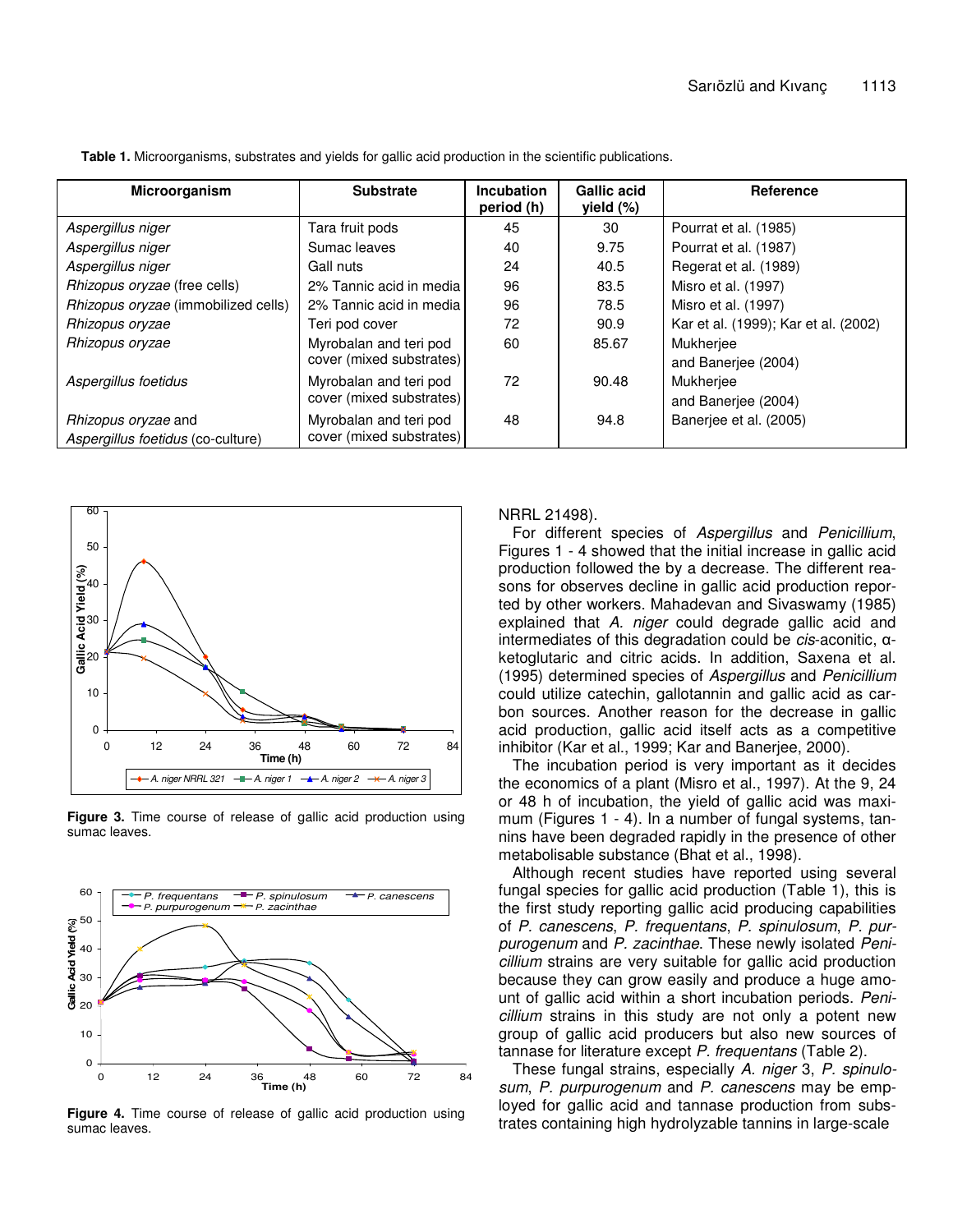| Microorganism            | Reference                                                               |  |  |
|--------------------------|-------------------------------------------------------------------------|--|--|
| Penicillium notatum      | Ganga et al. (1977)                                                     |  |  |
| Penicillium islandicum   | Ganga et al. (1977)                                                     |  |  |
| Penicillium digitatum    | Bradoo et al. (1996)                                                    |  |  |
| Penicillium acrellanum   | Bradoo et al. (1996)                                                    |  |  |
| Penicillium carylophilum | Bradoo et al. (1996)                                                    |  |  |
| Penicillium chrysogenum  | Bradoo et al. (1996)                                                    |  |  |
| Penicillium citrinum     | Bradoo et al. (1996)                                                    |  |  |
| Penicillium charlessi    | Bradoo et al. (1996); Batra and Saxena (2005)                           |  |  |
| Penicillium frequentans  | Van de Lagemaat et al. (2000)                                           |  |  |
| Penicillium variable     | Saxena and Saxena (2004); Batra and Saxena (2005); Sharma et al. (2008) |  |  |
| Penicillium glaucum      | Lekha and Lonsane (1997)                                                |  |  |
| Penicillium crustosum    | Batra and Saxena (2005)                                                 |  |  |
| Penicillium restrictum   | Batra and Saxena (2005)                                                 |  |  |
| Penicillium glabrum      | Van de Lagemaat and Pyle (2005)                                         |  |  |

**Table 2.** Tannase sources from the genera *Penicillium*.

applications such as pharmaceutical, food and feed and in the leather industry.

#### **ACKNOWLEDGEMENTS**

Financial support by the Anadolu University Council of Research Project Fund (project No. 97/1) and the Scientific and Technical Research Council of Turkey (project No. TBAG-1500) are thankfully acknowledged. The authors are very grateful to Professor İsmet Hasenekoğlu and Professor Muzaffer Tunçel for their help in this research, and to Professor Hayrettin Türk for the English corrections in this manuscript.

#### **REFERENCES**

- Aguilar CN, Augur C, Favela-Torres E, Viniegra-González G (2001a). Production of tannase by *Aspergillus niger* Aa-20 in submerged and solid-state fermentation: influence of glucose and tannic acid. J. Ind. Microbiol. Biotechnol. 26: 296-302.
- Aguilar CN, Augur C, Favela-Torres E, Viniegra-González G (2001b). Induction and repression patterns of fungal tannase in solid-state and submerged cultures. Process Biochem. 36:565-570.
- Aoki K, Shinke R, Nishira H (1976). Purification and some properties of yeast tannase. Agric. Biol. Chem. 40: 79-85.
- Ayed L, Hamdi M (2002). Culture conditions of tannase production by *Lactobacillus plantarum*. Biotechnol. Lett. 24: 1763-1765.
- Bajpai B, Patil S (1997). Induction of tannin acyl hydrolase (EC 3.1.1.20) activity in some members of *fungi imperfecti*. Enzyme Microb. Technol. 20: 612-614.
- Banerjee D, Mondal KC, Pati BR (2001). Production and characterization of extracellular and intracellular tannase from newly isolated *Aspergillus aculeatus* DBF 9. J. Basic Microbiol. 41: 313-318.
- Banerjee R, Mukherjee G, Patra KC (2005). Microbial transformation of tannin-rich substrate to gallic acid through co-culture method. Bioresour. Technol. 96: 949-953.
- Barnett HL, Hunter BB (1999). Illustrated Genera of Imperfect Fungi. 4th ed. The Amer. Phytopathol. Soc. St. Paul, APS Press, Minnesota, p. 218.
- Barthomeuf C, Regerat F, Pourrat H (1994). Production, purification and characterization of a tannase from *Aspergillus niger* LCF 8. J. Ferment. Bioeng. 77: 320-323.
- Batra A, Saxena RK (2005). Potential tannase producers from the genera *Aspergillus* and *Penicillium*. Process Biochem. 40: 1553- 1557.
- Bhat TK, Singh B, Sharma OP (1998). Microbial degradation of tannins – A current perspective. Biodegradation, 9: 343-357.
- Bradoo S, Gupta R, Saxena RK (1996). Screening of extracellular tannase-producing fungi: development of a rapid and simple plate assay. J. Gen. Appl. Microbiol. 42: 325-329.
- Chamkha M, Record E, Garcia JL, Asther M, Labat M (2002). Isolation from a shea cake digester of a tannin-tolerant *Escherichia coli* strain decarboxylating P-hydroxybenzoic and vanillic acids. Curr. Microbiol. 44: 341-349.
- Deschamps AM, Outuk G, Lebeault JM (1983). Production of tannase and degradation of chestnut tannin by bacteria. J. Ferment. Technol. 61: 55-59.
- Deschamps AM, Lebeault JM (1984). Production of gallic acid from tara tannin by bacterial strains. Biotechnol. Lett. 6: 237-243.
- Ganga PS, Nandy SC, Santappa M (1977). Effect of environmental factors on the production of fungal tannase. Leather Sci. 24: 8-16.
- Hadi TA, Banerjee R, Bhattacharyya BC (1994). Optimization of tannase biosynthesis by a newly isolated *Rhizopus oryzae*. Bioprocess Eng. 11: 239-243.
- Hasenekoğlu İ (1991). Toprak Mikrofungusları (Soil Microfungi), Atatürk Üniv. Yay., Erzurum, Vol. 1-7.
- Huang W, Ni J, Borthwick AGL (2005). Biosynthesis of valonia tannin hydrolase and hydrolysis of valonia tannin to ellagic acid by *Aspergillus* SHL 6. Process Biochem. 40: 1245-1249.
- Kar B, Banerjee R, Bhattacharyya BC (1999). Microbial production of gallic acid modified solid state fermentation. J. Ind. Microbiol. Biotechnol. 23: 173-177.
- Kar B, Banerjee R (2000). Biosynthesis of tannin acyl hydrolase from tannin-rich forest residue under different fermentation conditions. J. Ind. Microbiol. Biotechnol. 25: 29-38.
- Kar B, Banerjee R, Bhattacharyya BC (2003). Effect of additives on the behavioural properties of tannin acyl hydrolase. Process Biochem. 38: 1285-1293.
- Kar B, Banerjee R, Bhattacharyya BC (2002). Optimization of physicochemical parameters for gallic acid production by evolutionary operation-factorial design technique. Process Biochem. 37: 1395- 1401.

Kawakubo J, Nishira H, Aoki K, Shinke R (1991). Screening for gallic